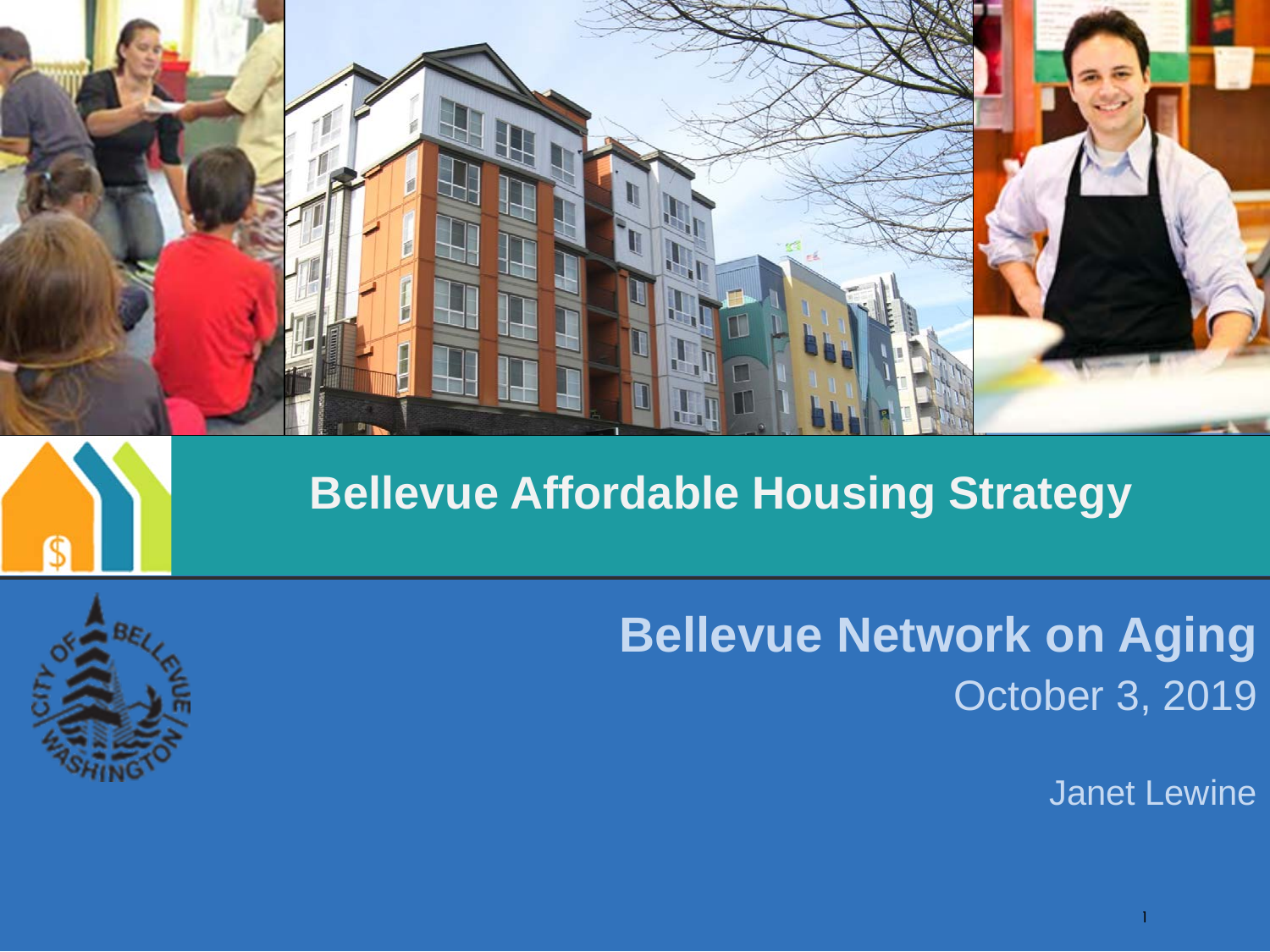# **Affordable Housing Need**

#### **Human Services Needs Update 2019:**

*75% of survey respondents rate lack of affordable housing as #1 community problem compared to 68% in 2015, 51% in 2013*

#### **Survey of Businesses 2019**

- *All business sectors rate Bellevue worse than other local cities for affordable housing options- workforce housing primary challenge*
- *This rating has increased each year, significantly higher than 2015*
- *42% had difficulty finding trained/ qualified staff (48% retail, 63% tourism)*

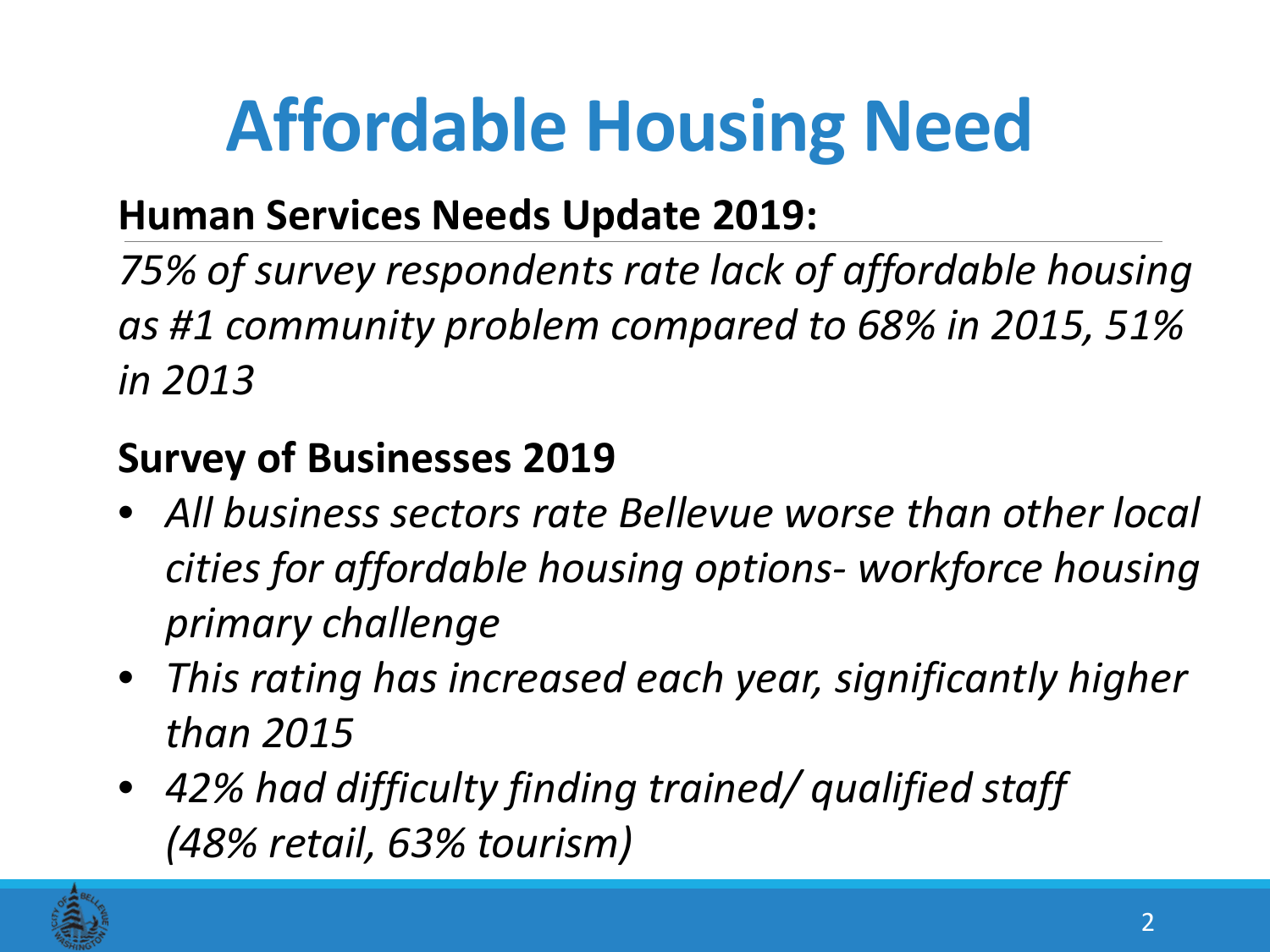#### **All Bellevue Households Bellevue Senior Households**



- Almost one third (31%) of all Bellevue households spend more than 30% of their income on housing.
- 16% all renters & almost 1/3 senior renters spend more than 50% of income on housing.

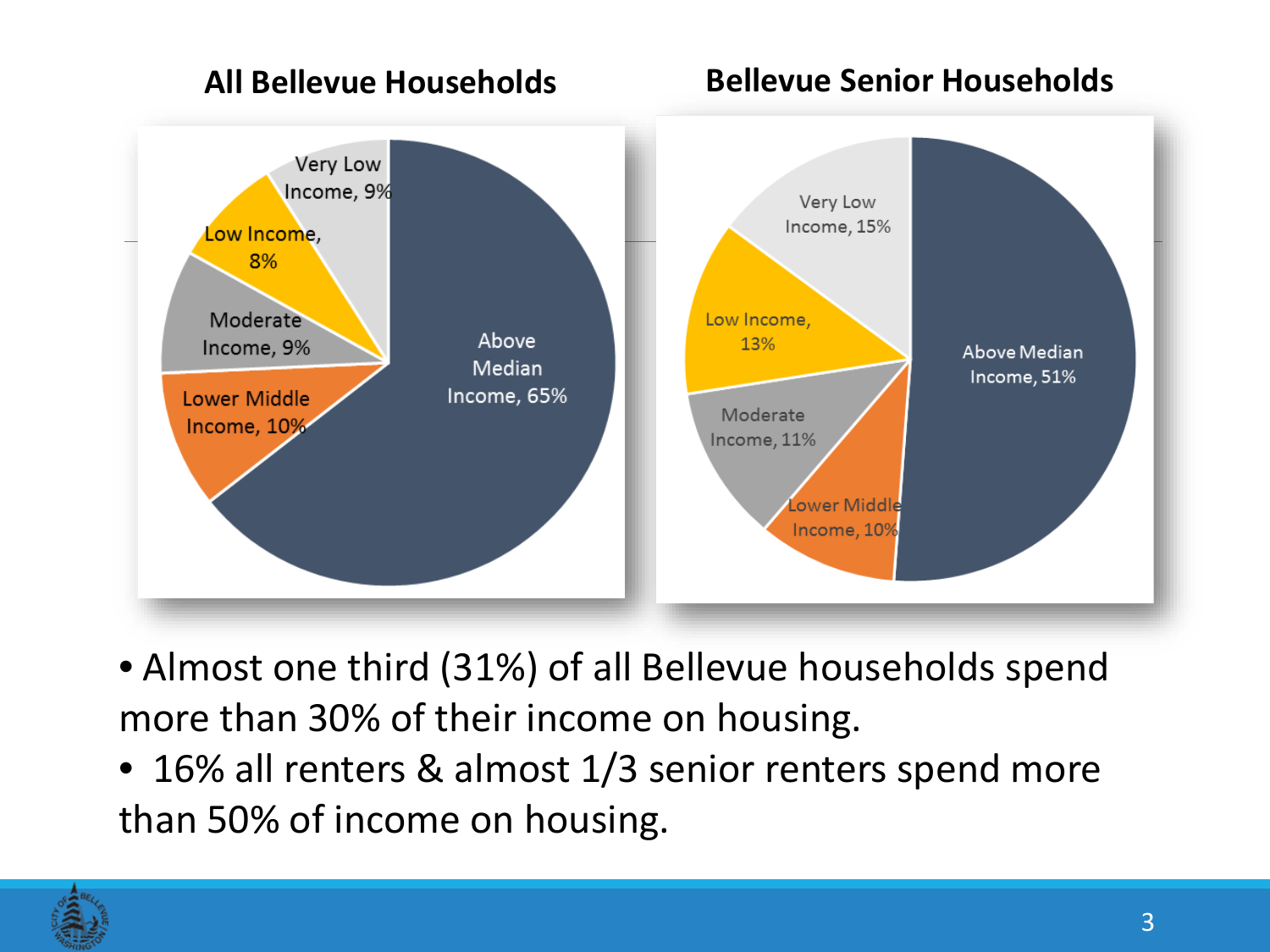### **Local workers earning \$15 - \$20 hour**



Barista

\$11.09 / hour



**Grocery Clerk** \$13.95 / hour



Cook \$13.37 / hour



**Customer Service** Representative \$18.68 / hour



Bookkeeper \$21.21 / hour



**Medical Assistant**  $$18.65/hour$ 

**Workers earning less than \$15 hour or \$31,000 annually can only afford rents of less than \$800. mo.** 

**Workers earning about \$20 hour or \$42,000 annually can afford rents of about \$1,000 mo.**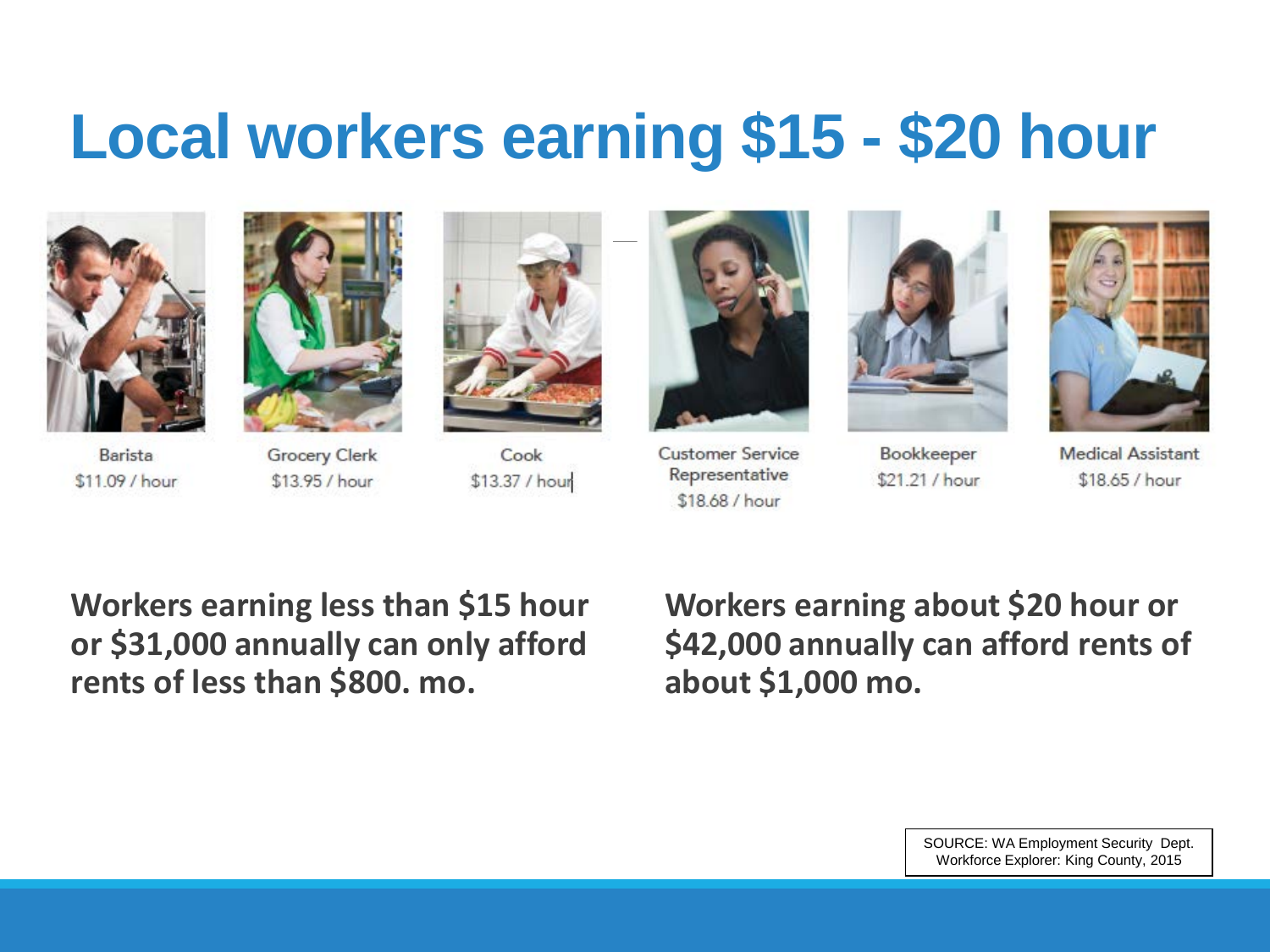# **Bellevue Housing Costs**

Housing prices are still sky-high, they are just not increasing as fast as recent years.



*Aug. 2019 Bellevue median rent 1-bedroom \$2,020 2-bedroom \$2,470* 

*Bellevue median sales price: \$935,000* 

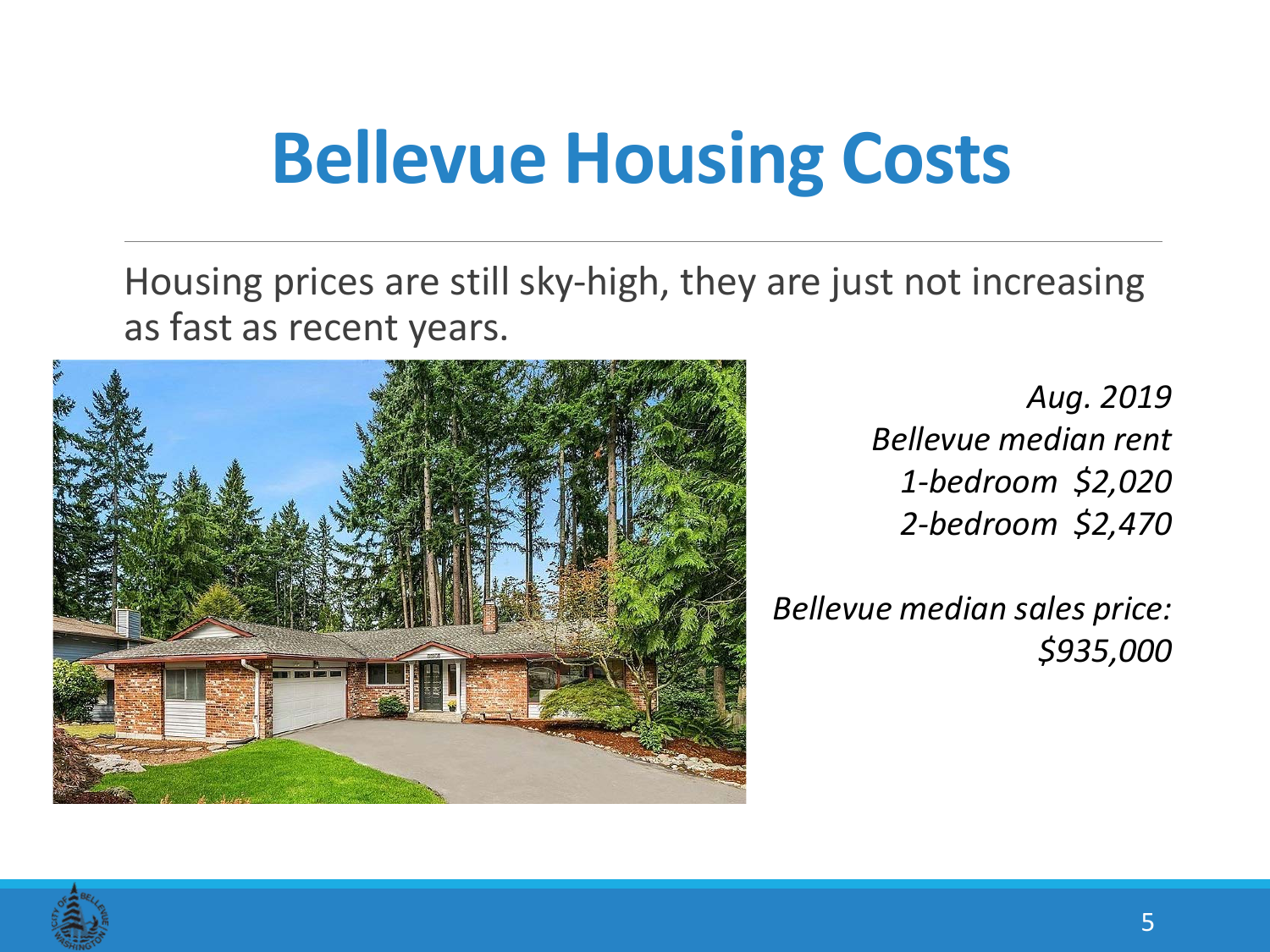## **New Senior Housing**

#### **Pacific Regent Phase II**

Downtown 109th Ave NE

22 story addition adding 168 Residential Units and 3-story Health Center

Market rate

Independent Living and Skilled Nursing Care

**Completed**

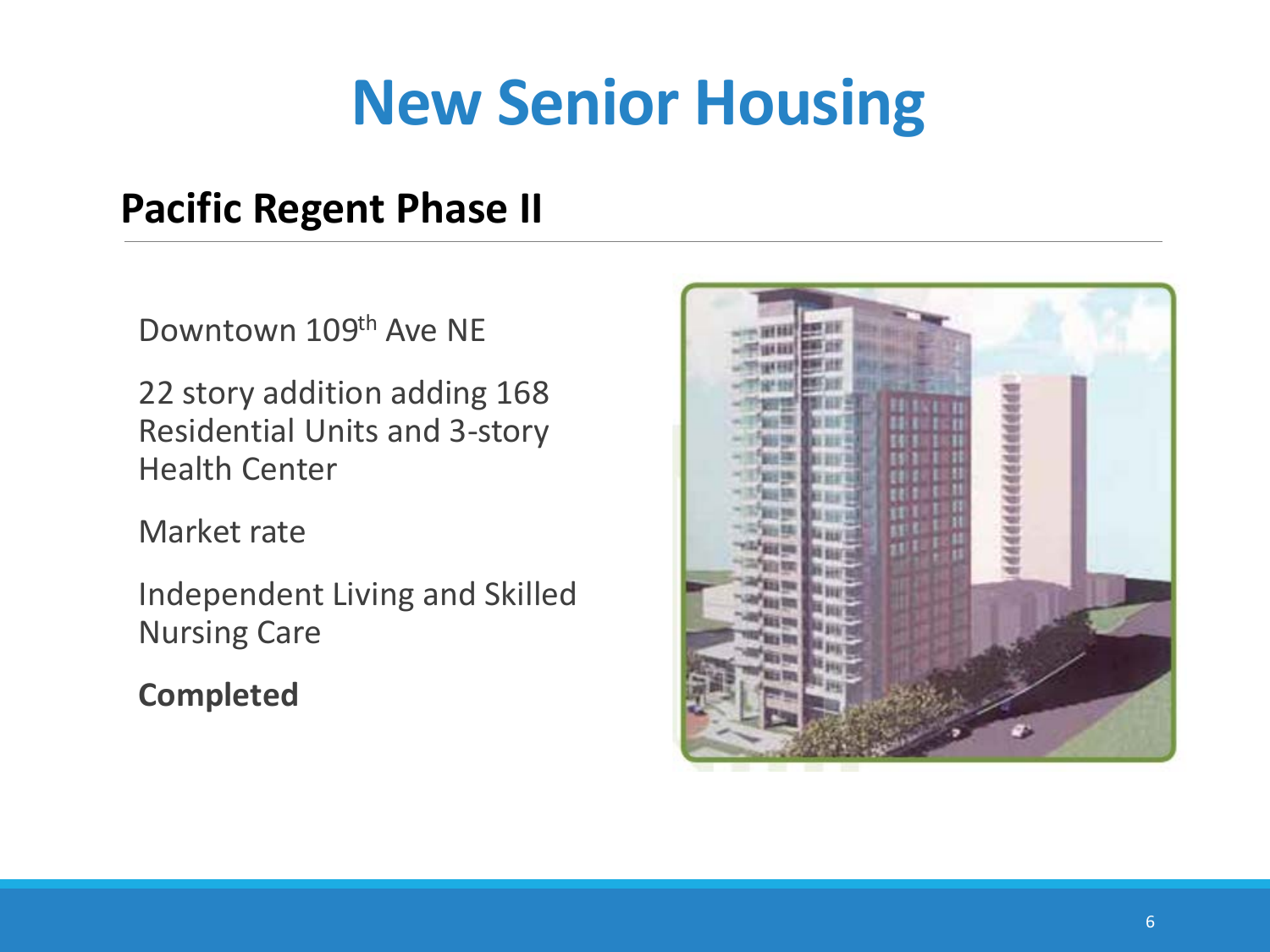### **New Senior Housing**

#### **Aegis at Overlake**

BelRed Hospital District 1835 116th Ave NE

118 Units

Market Rate

Assisted Living

**Under Construction**

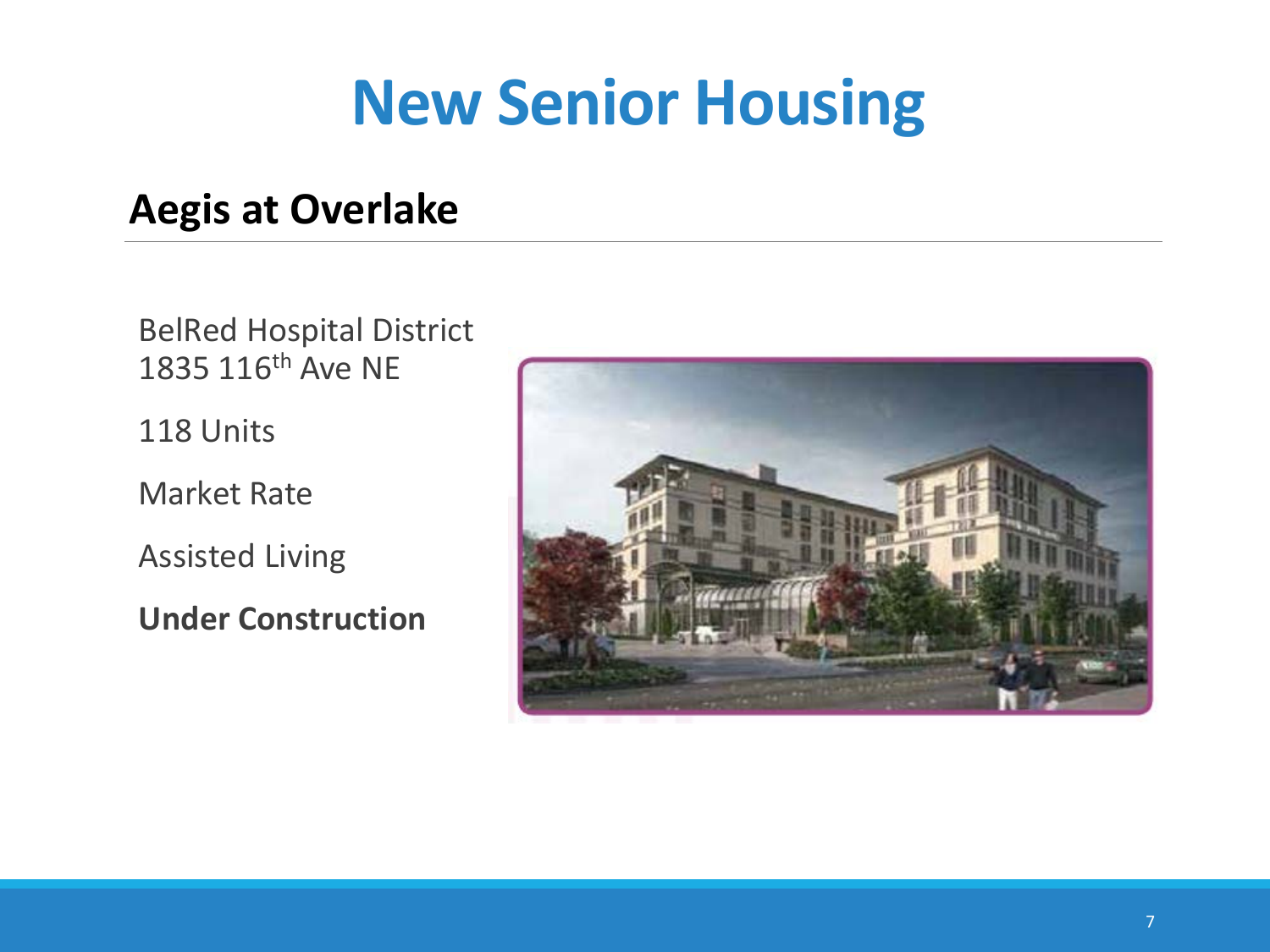### **New Senior Housing**

#### **RJ Development Senior Housing**

BelRed Hospital District 2120 116<sup>th</sup> Ave NE

- Market Rate
- 2 Buildings
- 140 Units
- Under Building Parking

**In Land Use & Building Review**

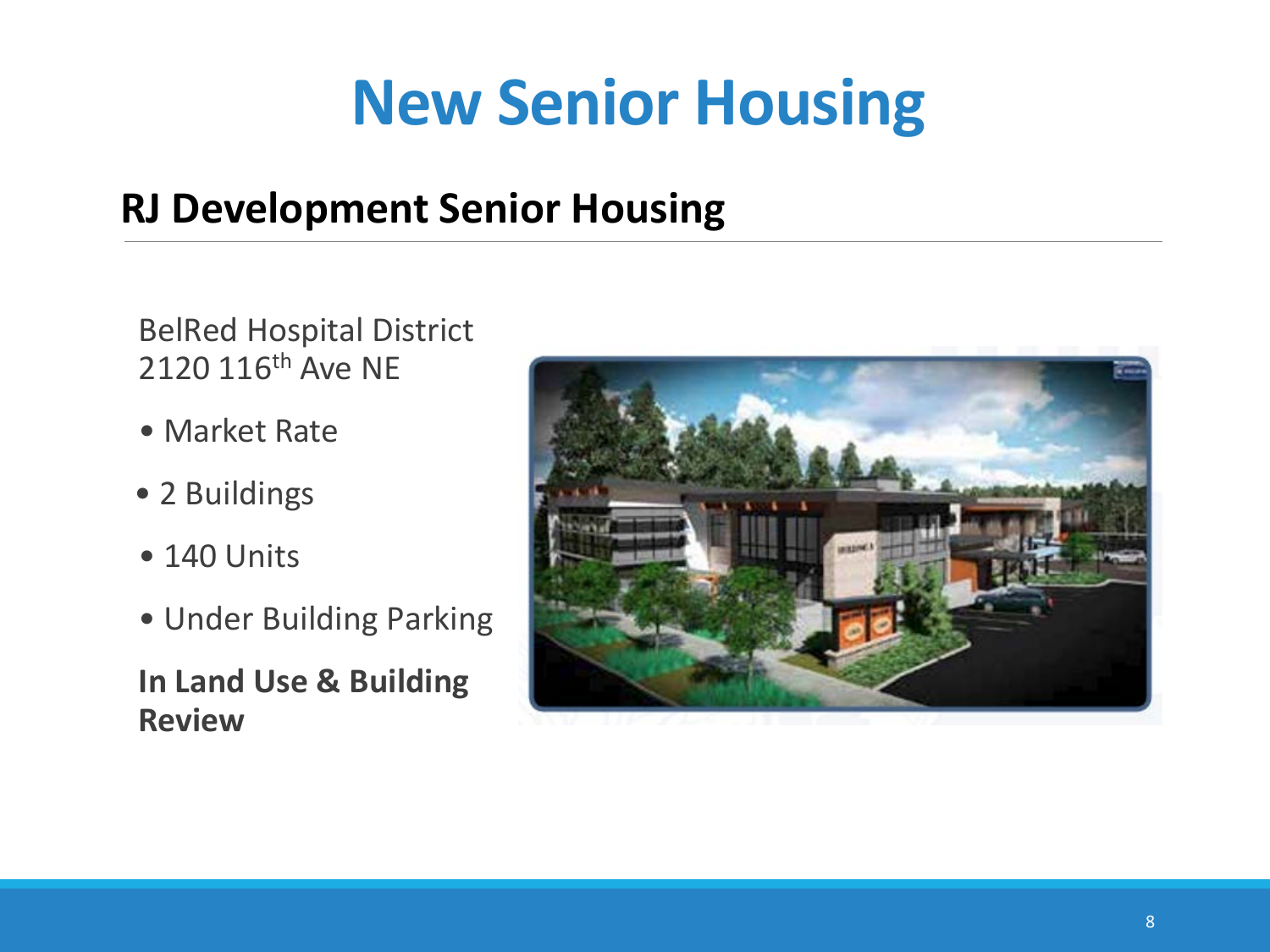## **New Senior & Affordable Senior**

#### **SHAG Crossroads Senior Living**

North of Crossroads Mall

6-story, 185 unit

Affordable tax credit apartment community, including some units for residents who earn less than 50% of the area median income

Independent Living

**Completed**

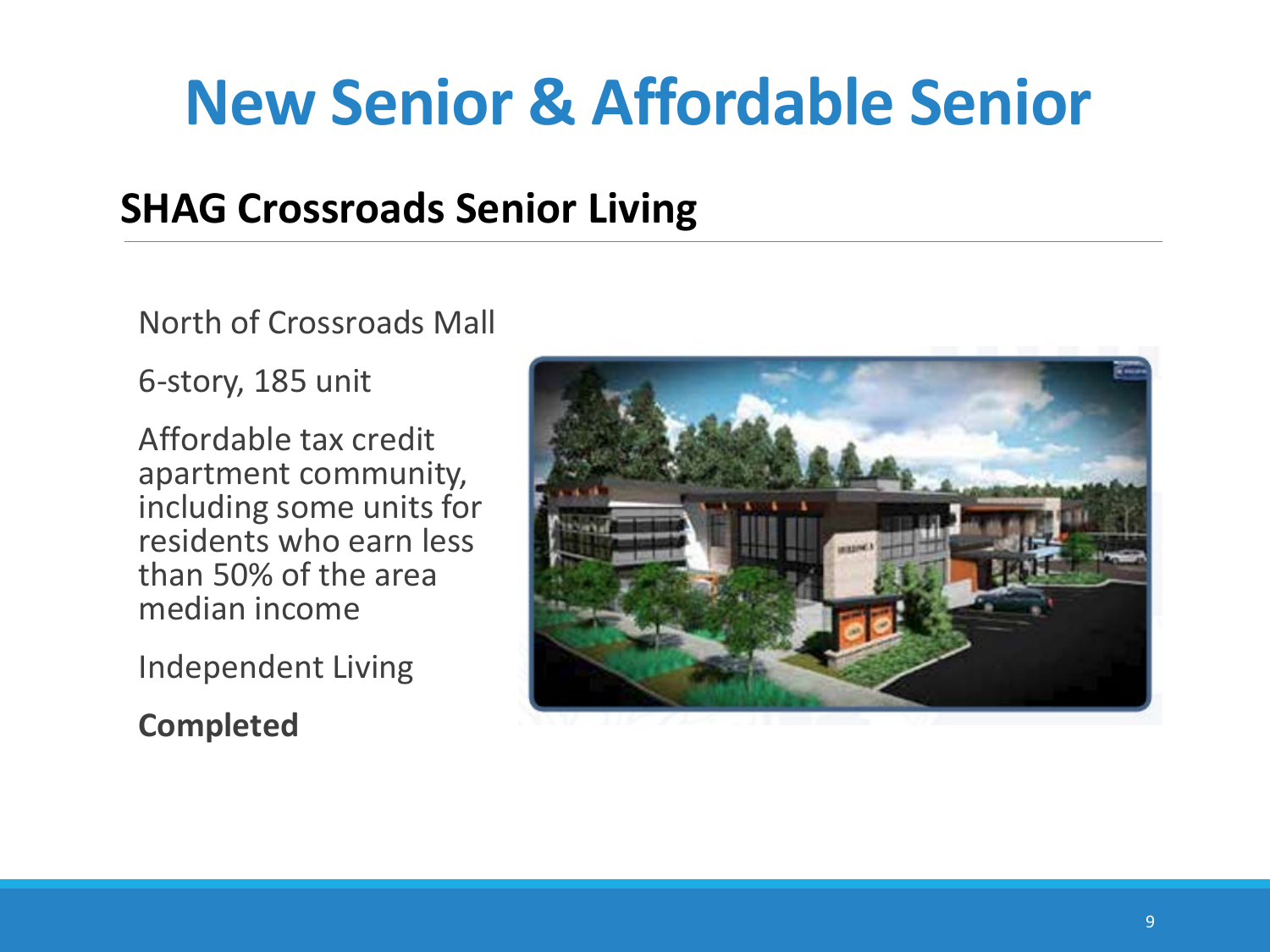## **Affordable Housing Strategy Create More Affordable Housing**

- Council Approved June 2017
- 5 Strategies + 21 Actions
- Goal of 2,500 more affordable homes in 10 years
- Bold actions + measurable results
- Council Priority Phase I Actions